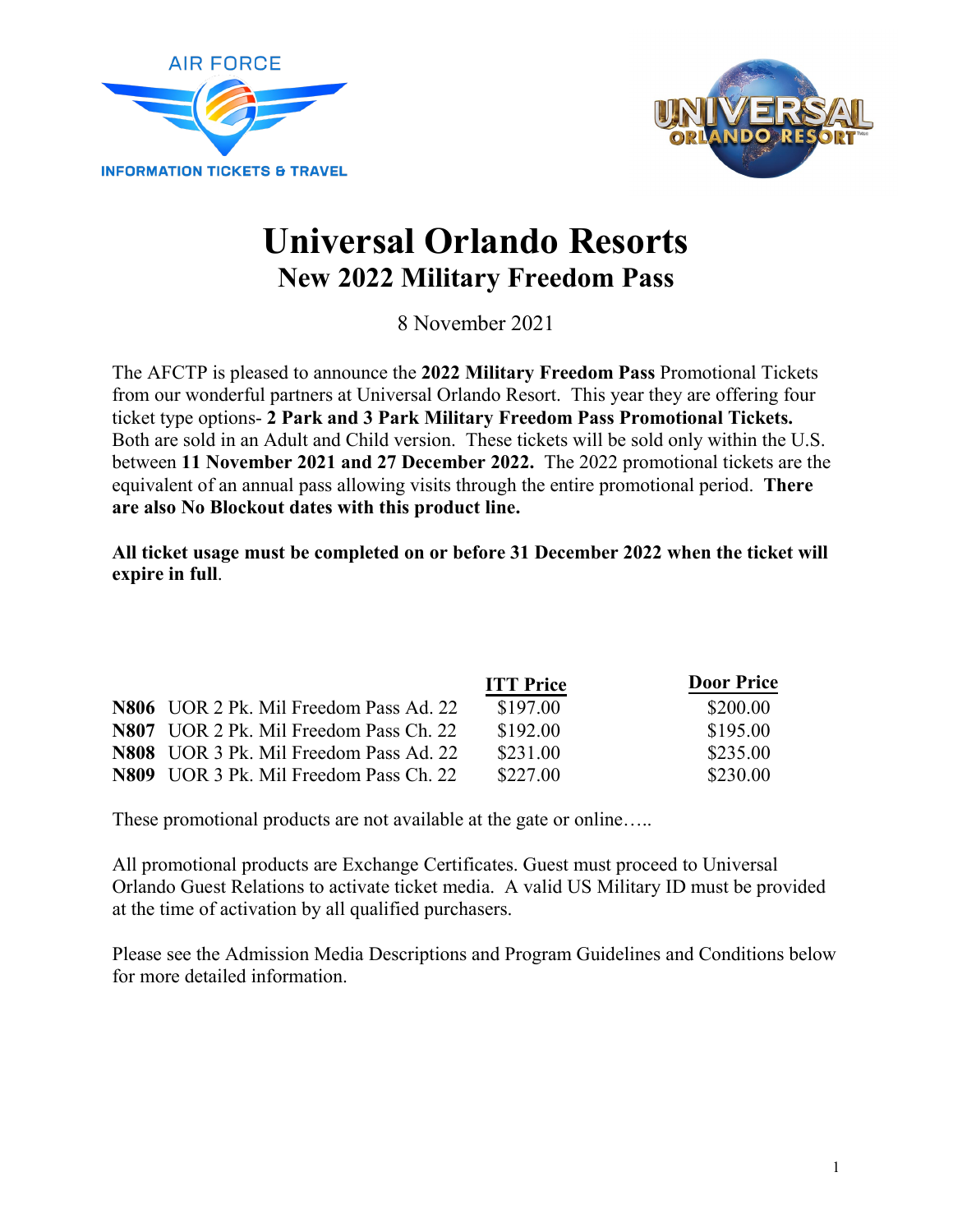## THEME PARK ADMISSION TICKETS

## *2- Park 2022 Military Freedom Pass Promotional Ticket*

The 2-Park 2022 Military Freedom Pass Promotional Ticket entitles one (1) guest admission to BOTH Universal Studios Florida, AND Universal's Islands of Adventure theme parks on the same day. Ticket is valid for use November 11, 2021 through and including December 31, 2022, with no blockout dates. Excludes separately ticketed events. This ticket also includes admission to select live entertainment venues of Universal CityWalk. Guest must present a valid Military ID at time of purchase, at time of the exchange at either Universal Studios Florida, or Universal's Islands of Adventure theme park ticket sales window, and upon redemption at both Universal Studios Florida, and Universal's Islands of Adventure theme parks. Unused days shall be forfeited. Additional restrictions may apply. The above Admission Media is non-refundable, non-transferable, and must be used by the same person on all days. Standard entry includes biometric scan. Valid only during normal operating hours. Parks, attractions, or entertainment may: close due to refurbishing, capacity, weather or special events; change operating hours; and otherwise change or be discontinued without notice and without liability to the owners of Universal Orlando Resort ('Universal'). Unless otherwise stated, does not include admission to separately ticketed events at any of the Universal theme parks or within any of the CityWalk venues, Universal Cinemark, the Blue Man Group show, or Hollywood Drive-In Golf™, and parking or discounts on food or merchandise. Some CityWalk venues require ages 21 or older for admission. Valid Photo ID required. Additional restrictions may apply and benefits are subject to change without notice.

# **Expires in full 12/31/2022**

## *3-Park 2022 Military Freedom Pass Promotional Ticket*

The 3-Park 2022 Military Freedom Pass Promotional Ticket entitles one (1) guest admission to Universal Studios Florida, Universal's Islands of Adventure, AND Universal's Volcano Bay theme parks on the same day. Ticket is valid for use November 11, 2021 through and including December 31, 2022, with no blockout dates. Excludes separately ticketed events. This ticket also includes admission to select live entertainment venues of Universal CityWalk. Guest must present a valid Military ID at time of purchase, at time of the exchange at either Universal Studios Florida, or Universal's Islands of Adventure theme park ticket sales window, and upon redemption at both Universal Studios Florida, and Universal's Islands of Adventure theme parks. Unused days shall be forfeited. Additional restrictions may apply. The above Admission Media is non-refundable, non-transferable, and must be used by the same person on all days. Standard entry includes biometric scan. Valid only during normal operating hours. Parks, attractions, or entertainment may: close due to refurbishing, capacity, weather or special events; change operating hours; and otherwise change or be discontinued without notice and without liability to the owners of Universal Orlando Resort ('Universal'). Unless otherwise stated, does not include admission to separately ticketed events at any of the Universal theme parks or within any of the CityWalk venues, Universal Cinemark, the Blue Man Group show, or Hollywood Drive-In Golf™, and parking or discounts on food or merchandise. Some CityWalk venues require ages 21 or older for admission. Valid Photo ID required. Additional restrictions may apply and benefits are subject to change without notice. **Expires in full 12/31/2022**